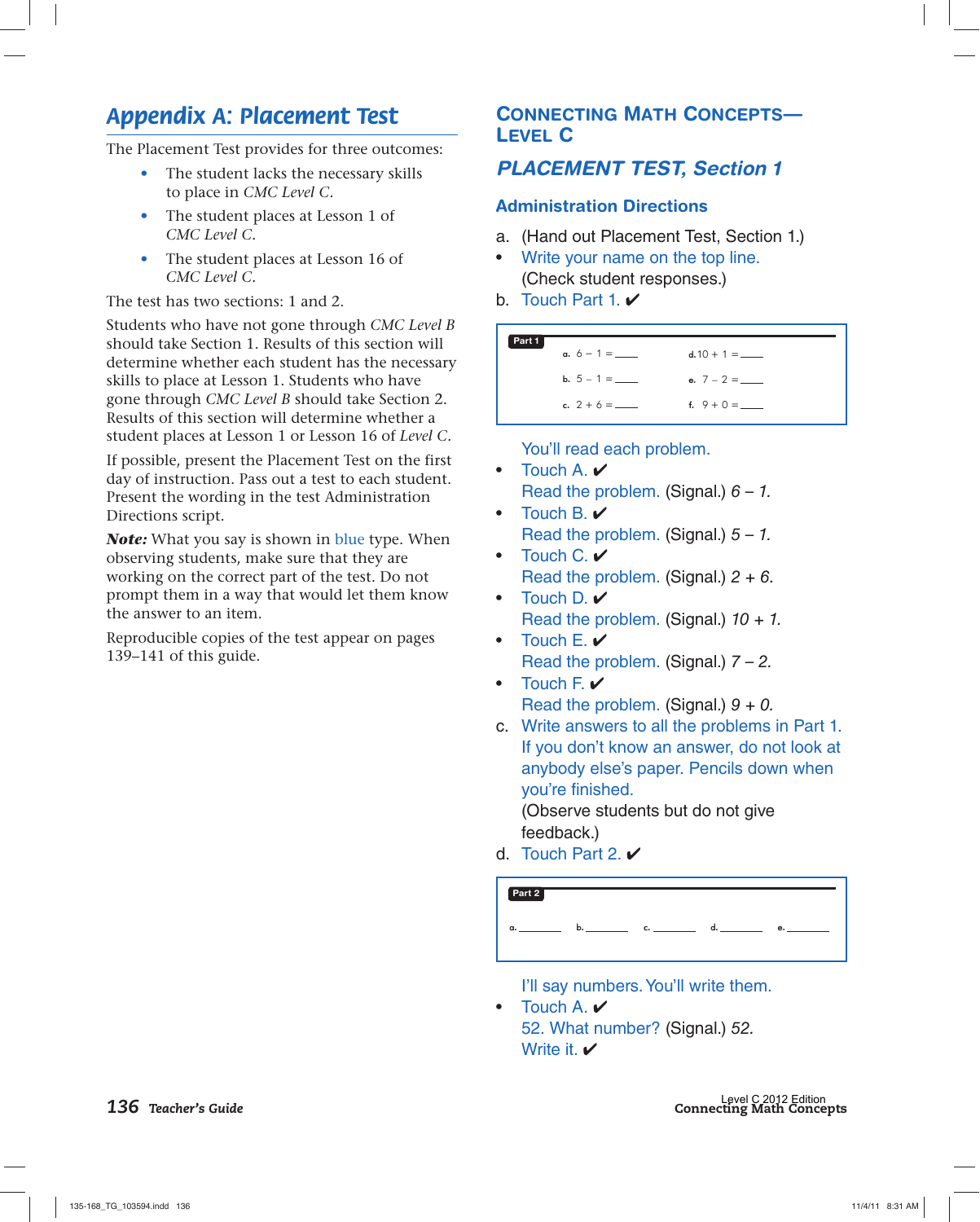- Touch B.  $\vee$ 71. What number? (Signal.) 71. Write it.  $\checkmark$
- Touch  $C \vee$ 12. What number? (Signal.) 12. Write it.  $\checkmark$
- Touch  $D. V$ 17. What number? (Signal.) 17. Write it.
- Touch  $E \times$ 80. What number? (Signal.) 80. Write it.  $\boldsymbol{\nu}$
- e. Touch Part 3.  $\vee$



You'll write a number in each blank. The numbers you'll write are the numbers you say when you count.

• Touch A.  $\vee$ The numbers that are shown are 42, 43, 44.

Write the next two numbers that come after 44.

- (Observe students.)
- Touch B.  $\vee$ The numbers that are shown are 67, 68, 69. Write the next two numbers.

(Observe students.)

- Touch  $C \prime \prime$ The numbers that are shown are 8, 9, 10. Write the next two numbers. (Observe students.)
- f. (Collect and score Placement Test, Section 1.)

### **SCORING THE TEST**  $\blacksquare$

 Students who make zero to 3 errors should take Section 2 of the Placement Test. Students who make more than 3 errors lack the entry-level skills for this level of the program.

# **CONNECTING MATH CONCEPTS— LEVEL C**

# *PLACEMENT TEST, SECTION 2*

# **Administration Directions**

- a. (Hand out Placement Test, Section 2.)
- Write your name on the top line. (Check student responses.)
- b. Touch Part 1.  $\vee$



 You're going to write numbers. Some are ones numbers, some are tens numbers, and some are hundreds numbers.

- Touch A. 5 hundred 13. What number? (Signal.) 513. Write it.  $\checkmark$
- Touch B. ✔ 7. What number? (Signal.) 7. Write it.  $\checkmark$
- Touch  $C. V$ 30. What number? (Signal.) 30. Write it.  $\checkmark$
- Touch  $D.$   $V$ 6 hundred 5. What number? (Signal.) 605. Write it.  $\boldsymbol{\nu}$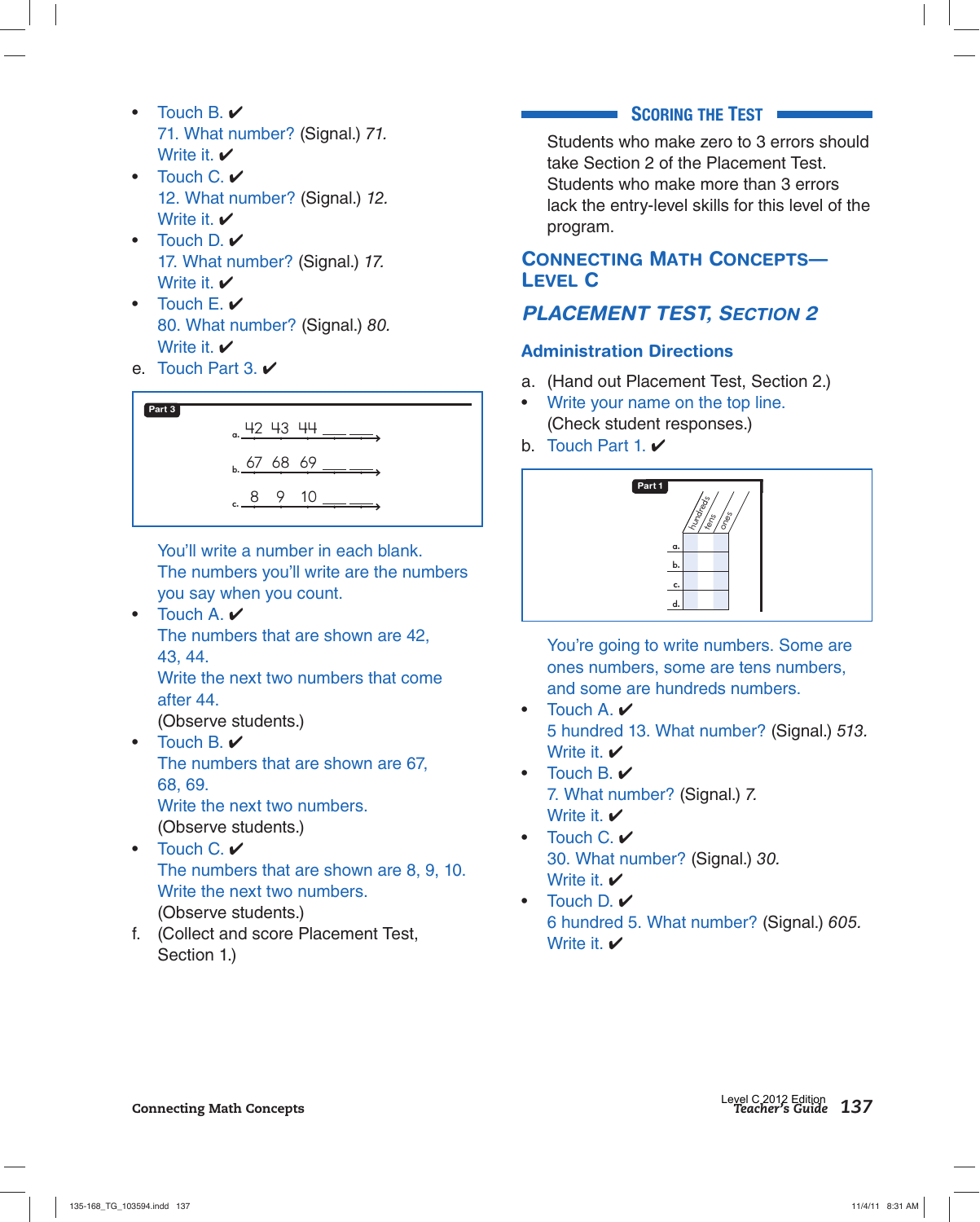c. Touch Part 2.  $\vee$ 

| Part 2                                                           |                                                        |  |
|------------------------------------------------------------------|--------------------------------------------------------|--|
|                                                                  |                                                        |  |
|                                                                  | $6 + 2 =$ $\begin{array}{ c c }$ 9 – 2 = $\end{array}$ |  |
| <b>b.</b> $3 + 1 =$ $\_\_\_\_\_\_\_\_\_\_\_$ <b>d.</b> $7 - 1 =$ |                                                        |  |
|                                                                  |                                                        |  |

 Some problems plus 1 and plus 2. Some problems minus 1 and minus 2.

- Read each problem to yourself and write the answer.  $\checkmark$
- d. Touch Part 3.  $\vee$



- Fill in the missing numbers.  $\checkmark$
- e. Touch part 4.  $\vee$



- Write four facts for each family.  $\checkmark$
- f. Touch Part  $5. *V*$



• Read each problem to yourself and write the answer.  $\checkmark$ 

### q. Touch Part 6.  $\vee$

| Part 6 | a. 342                | b. 50             | c. 417                |
|--------|-----------------------|-------------------|-----------------------|
|        | hundreds digit ______ | tens digit        | hundreds digit ______ |
|        | ones digit ______     | ones digit ______ | tens digit ______     |

• Touch the number for A.  $\vee$ You'll write the hundreds digit and the ones digit.

 Listen again: Hundreds digit and ones digit. Write them.  $\checkmark$ 

- Touch the number for B.  $\vee$ You'll write the tens digit and the ones digit. Listen again: Tens digit and ones digit. Write them.
- Touch the number for  $C \times$  You'll write the hundreds digit and the tens digit.

 Listen again: Hundreds digit and tens digit. Write them.  $\checkmark$ 

h. Touch Part  $7. *V*$ 

| Part 7<br>つつ |    |    |
|--------------|----|----|
| a.           | b. | c. |
|              |    |    |

Work each problem.  $\checkmark$  (Collect and score Placement Test, Section 2.)

#### **SCORING THE TEST**

 (Students who make zero to 10 errors begin instruction at Lesson 11. Students who make more than 10 errors begin instruction at Lesson 1.)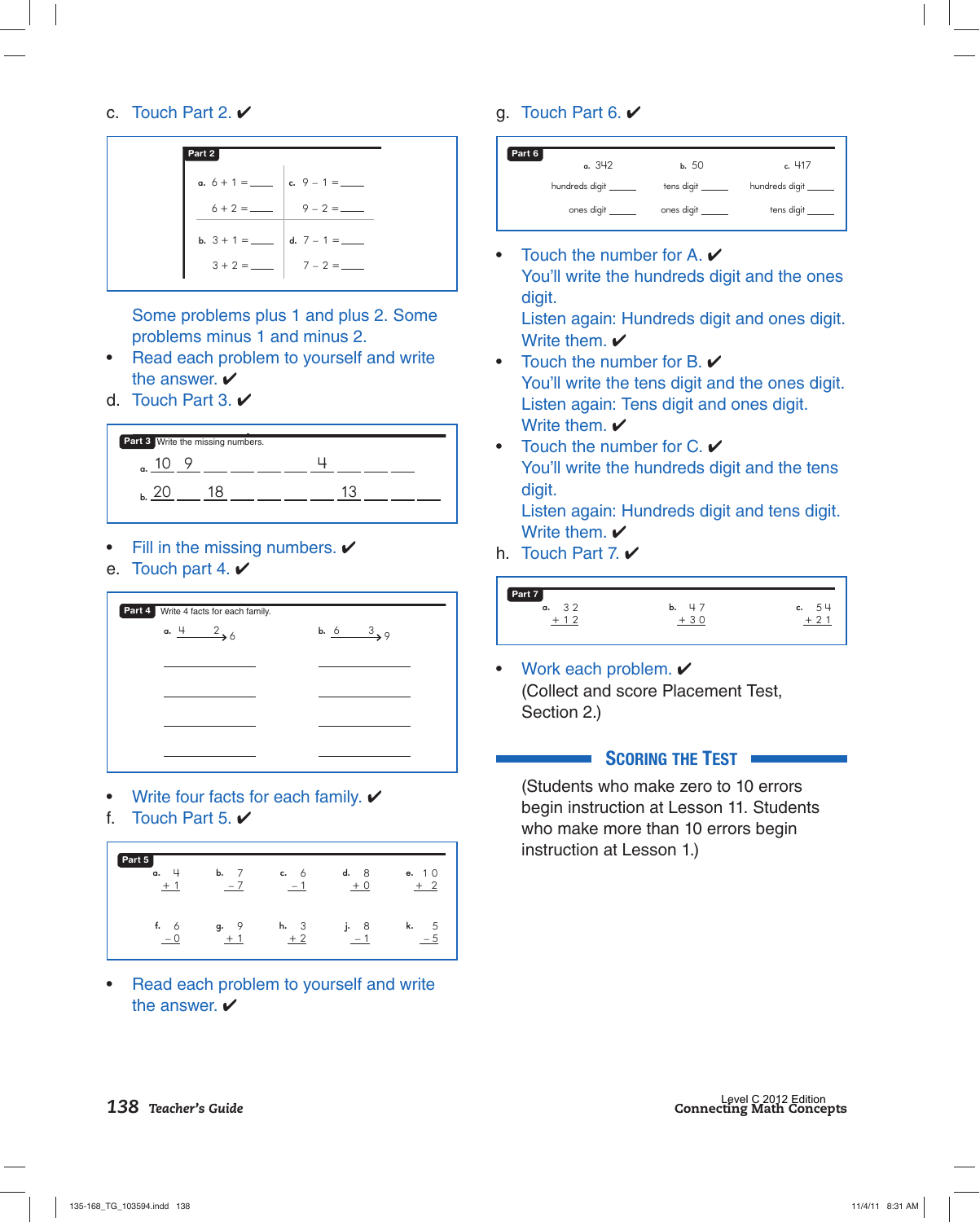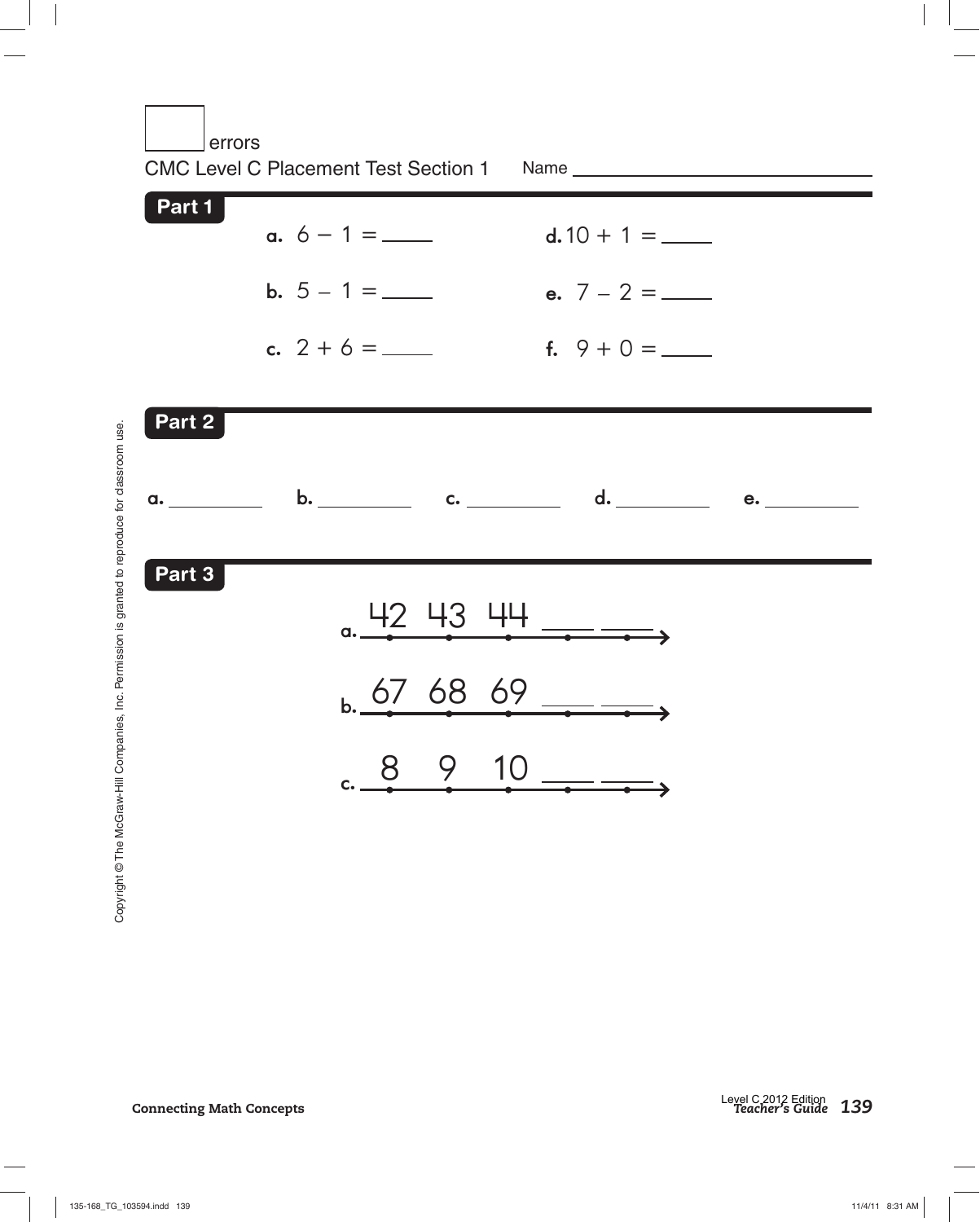errors

| Part 1<br><b>RISTER</b><br>Jesse<br>a.<br>b.<br>c.<br>d.    | Part 2<br>a. $6 + 1 =$ ________   c. 9 - 1 = ______<br>$6 + 2 =$ $\begin{array}{ c c } \hline 9 - 2 = \end{array}$<br><b>b.</b> $3 + 1 =$ ______   <b>d.</b> $7 - 1 =$ ______<br>$3 + 2 =$ 7 - 2 = |  |  |
|-------------------------------------------------------------|----------------------------------------------------------------------------------------------------------------------------------------------------------------------------------------------------|--|--|
| <b>Part 3</b> Write the missing numbers.                    |                                                                                                                                                                                                    |  |  |
| a. 10 9                                                     |                                                                                                                                                                                                    |  |  |
| $\frac{1}{20}$ 18                                           | 13                                                                                                                                                                                                 |  |  |
| Part 4 Write 4 facts for each family.<br>a. $\frac{4}{2}$ 6 | <b>b.</b> $6 \t 3$                                                                                                                                                                                 |  |  |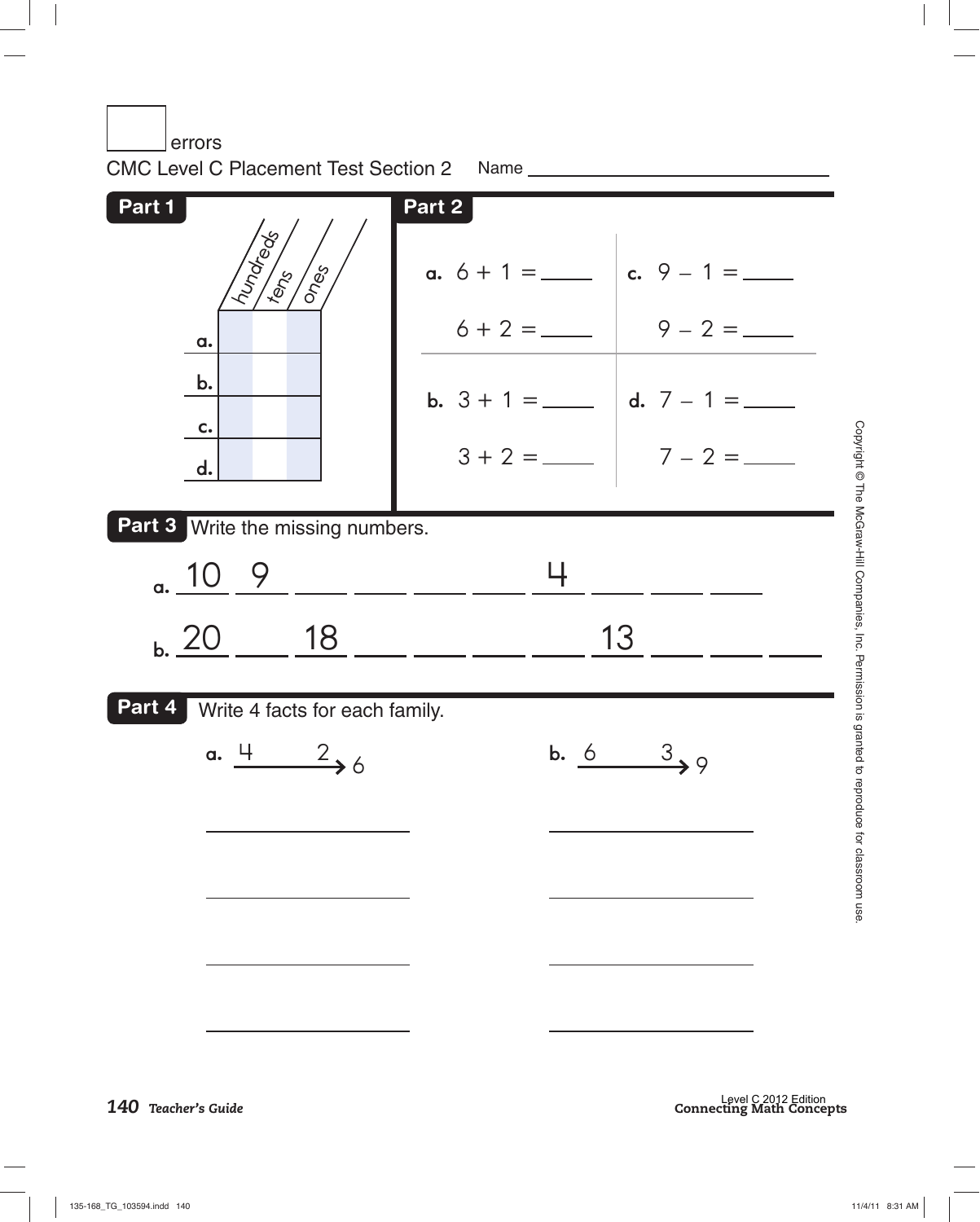|        | errors         |                                                      | CMC Level C Placement Test Section 2 cont. Name ________________________________ |       |                             |
|--------|----------------|------------------------------------------------------|----------------------------------------------------------------------------------|-------|-----------------------------|
| Part 5 | $+1$           | $-7$                                                 | a. 4 b. 7 c. 6 d. 8<br>$-1$                                                      | $+$ 0 | e. 10<br>$+2$               |
|        |                |                                                      | f. 6 g. 9 h. 3 j. 8 k. 5<br>- 1 - 1 $-5$                                         |       |                             |
| Part 6 |                | a. 342<br>hundreds digit ______<br>ones digit ______ | b. 50<br>ones digit ______                                                       |       | c. 417<br>tens digit ______ |
| Part 7 | a. 32<br>$+12$ |                                                      | b. 47<br>$+30$                                                                   |       | c. $54$<br>$+21$            |